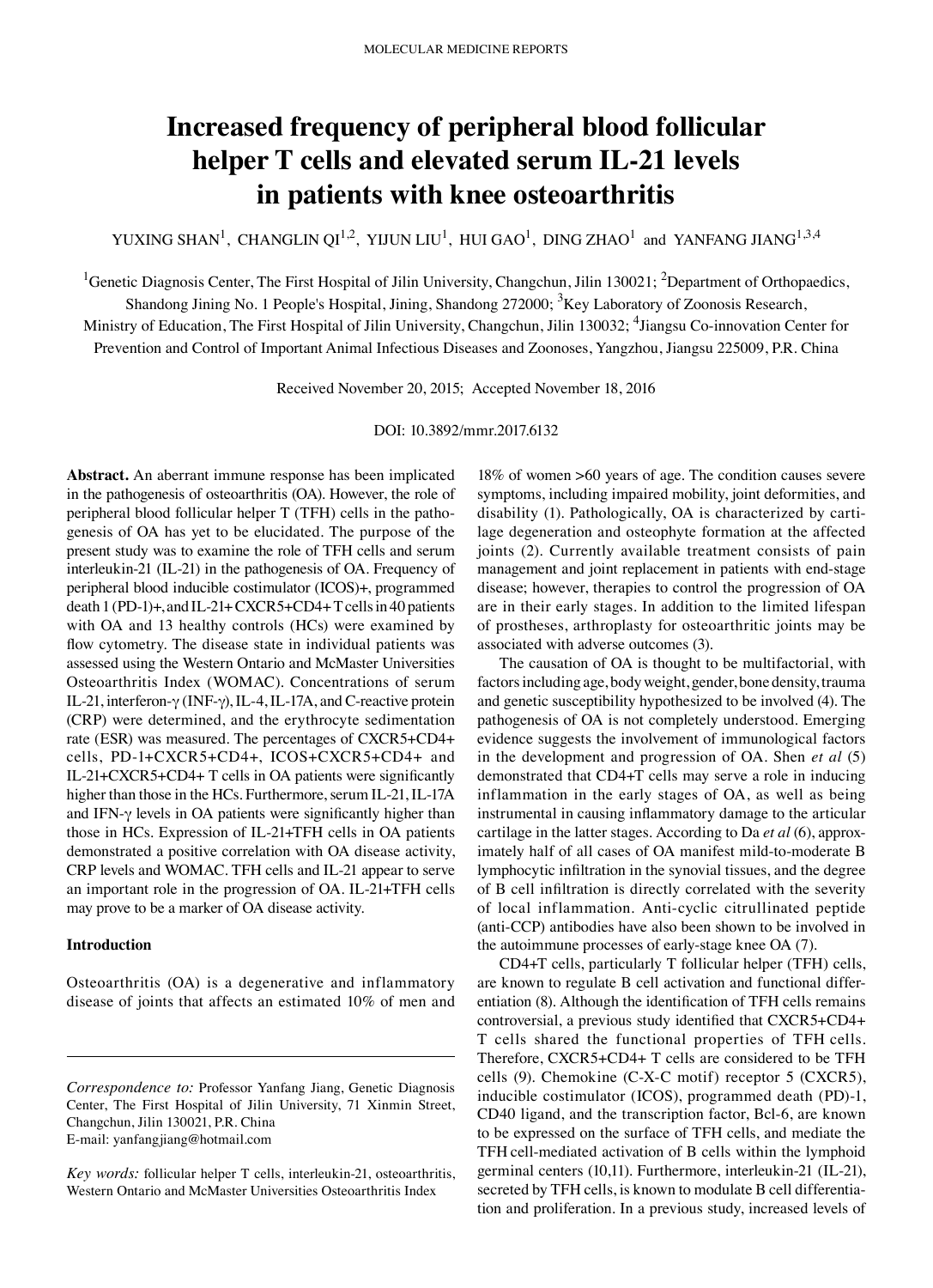anti‑CCP antibodies were demonstrated to be associated with a high frequency of TFH cells in patients with new-onset rheumatoid arthritis  $(RA)$  (12). Dysfunction of TFH cells and IL-21 is also known to be involved in the pathogenesis of systemic lupus erthymatosus and ankylosing spondylitis (13,14). All these conditions are characterized essentially as chronic inflammatory joint diseases. However, the role of TFH cells in the pathogenesis of OA has yet to be fully elucidated.

The present study examined the frequency of peripheral blood TFH cells and the concentration of serum IL‑21 in 40 patients newly diagnosed with OA and 13 healthy controls. The study also analyzed the frequency of different TFH cell subsets in the peripheral blood of patients with different grades of OA, and assessed the potential association with clinical characteristics. The present study was aimed at assessing the immunopathological roles and correlates of TFH cells in OA.

#### **Materials and methods**

*Patients and controls.* A total of 40 newly diagnosed OA patients were enrolled at the inpatient service of the First Hospital of Jilin University (Changchun, China) and 13 gender, age, and ethnicity‑matched healthy controls were also recruited. The diagnosis of OA was made according to the clinical and radiographic criteria of the American College of Rheumatology (15). Knee radiographs were evaluated according to the Kellgren and Lawrence (KL) classification criteria (16). OA patients were defined as having radiographic knee OA of KL grade ≥2 in at least one knee, whereas controls were having KL grades of 0. None of the patients had been administered steroids, nonsteroidal anti-inflammatory drugs or other immunosuppressants one month prior to the blood sample collection. The severity of the disease in individual patients was measured using the Western Ontario and McMaster Universities Osteoarthritis Index (WOMAC) using a questionnaire containing three sections: i) Pain assessment (five criteria); ii) stiffness assessment (two criteria); and iii) functional assessment (seventeen criteria). Patients were rated against each criterion on a 5‑point Likert Scale  $(0, \text{none}; 1, \text{slight}; 2, \text{moderate}; 3, \text{severe}; 4, \text{new})$ extreme) (17). Patients with RA, traumatic arthritis, multiple sclerosis, type 1 diabetes, immune deficiency, chronic inflammatory diseases, and those with recent infection were excluded from the present study. The demographic and clinical characteristics of the study population are summarized in Table I. Written informed consent was obtained from all subjects. The study protocol was approved by the Ethics committee at the First Hospital of Jilin University (Changchun, China).

*Laboratory examinations.* Fasting venous blood samples (10 ml) were obtained from individual subjects, and their sera were prepared by density‑gradient centrifugation using Ficoll‑Paque Plus at 468 x *g* for 15 min at 37˚C (GE Healthcare Life Sciences, Uppsala, Sweden). The number of white blood cells (WBCs), erythrocyte sedimentation rate (ESR), and the concentration of serum C‑reactive protein (CRP) were measured using Siemens special protein analysis instrument (Siemens AG, Munich, Germany).

*Peripheral blood mononuclear cell (PBMC) stimulation.*  PBMCs were isolated by density-gradient centrifugation using Table I. Demographic and clinical characteristics according to study group.

| Variable                     | Group            |                     |
|------------------------------|------------------|---------------------|
|                              | Healthy controls | ОA                  |
| Number of subjects (n)       | 13               | 40                  |
| Age (years)                  | $61(55-65)$      | $65(53-73)$         |
| Gender female, $n(\%)$       | 10(76%)          | 29 (72%)            |
| KL grade                     |                  |                     |
| II $(\% )$                   | <b>NA</b>        | 12 (30%)            |
| III(%)                       | NA               | 15(37.5%)           |
| IV $(\%)$                    | <b>NA</b>        | 13(32.5%)           |
| WBC (10 <sup>9</sup> /l)     | $5.88(4.2-8.9)$  | 5.76 (4.5-9.2)      |
| ESR (mm/h)                   | $7(2-14)$        | $12(3-22)$          |
| $CRP$ (mg/dl)                | $1.5(1.3-2.7)$   | $2.31(0.79-5.14)^a$ |
| Fibrae sanguis (mg/ $\mu$ l) | 251 (150-378)    | 265 (211-496)       |
| <b>WOMAC</b>                 | NΑ               | 52 (37-69)          |
| Pain                         | NA               | $12(8-15)$          |
| <b>Stiffness</b>             | NA               | $4(2-6)$            |
| Physical function            | NA               | 40 (30-48)          |

Data are expressed as the median (range) or as frequencies. <sup>a</sup>P<0.05 vs. healthy controls. Normal ranges of individual measures are CRP: 0-3 mg/dl; ESR: 0-15 mm/h, fibrae sanguis; 200-400 mg/ $\mu$ l and WBC:  $(4-10)x10<sup>9</sup>/l$ . KL, Kellgren and Lawrence; NA, not applicable; WBC, white blood cell count; ESR, erythrocyte sedimentation rate; CRP, C‑reactive protein; WOMAC, Western Ontario and McMaster Universities Osteoarthritis Index; OA, osteoarthritis.

Ficoll-Paque Plus at 800 x *g* for 30 min at 37°C (GE Healthcare Life Sciences). PBMCs  $(4x10^6 \text{ cells/ml})$  were cultured in RPMI-1640 medium with 10% fetal calf serum (Hyclone<sup>™</sup>; GE Healthcare Life Sciences Waltham, MA, USA) in 24‑well U‑bottom tissue‑culture plates (Corning Costar Inc., Corning, NY, USA). Cells were stimulated with or without 50 ng/ml phorbol myristate acetate and 2 g/ml ionomycin (Sigma‑Aldrich, St. Louis, MO, USA) at 37˚C in a humidified incubator containing  $5\%$  CO<sub>2</sub> for 1 h. Cells were cultured with Brefeldin A (10 g/ml; GolgiStop™; BD Biosciences, San Jose, CA, USA) for 5 h, and subjected to intraplasmic staining and flow cytometric analyses.

*Flow cytometry.* Human PBMCs (5x10<sup>5</sup> cells/tube) were stained with PerCP/Cy5.5 anti-CXCR5 (cat. no. 562781), fluorescein isothiocyanate (FITC) anti-CD4 (cat. no. 555346), phycoeryrthrin (PE) anti‑CD278 (cat. no. 557802), and Brilliant Violet 421 (BV421) anti‑CD279 (cat. no. 562516) antibodies (BD Pharmingen, San Diego, CA, USA) at room temperature in the dark for 30 min. Control staining was performed using FITC anti‑IgG1 (cat. no. 556649), PE anti‑IgG1 (cat. no. 551436), PerCP/Cy5.5 anti-IgG1 (cat. no. 550795), and BV421 anti-IgG1 (cat. no. 562438) antibodies (BD Pharmingen). Cell gating was set to isolate CD4+ cells. The number of CXCR5+CD4+ (TFH) cells per sample was analyzed using FlowJo software version 7.6.2 (TreeStar, Ashland, OR, USA) (18).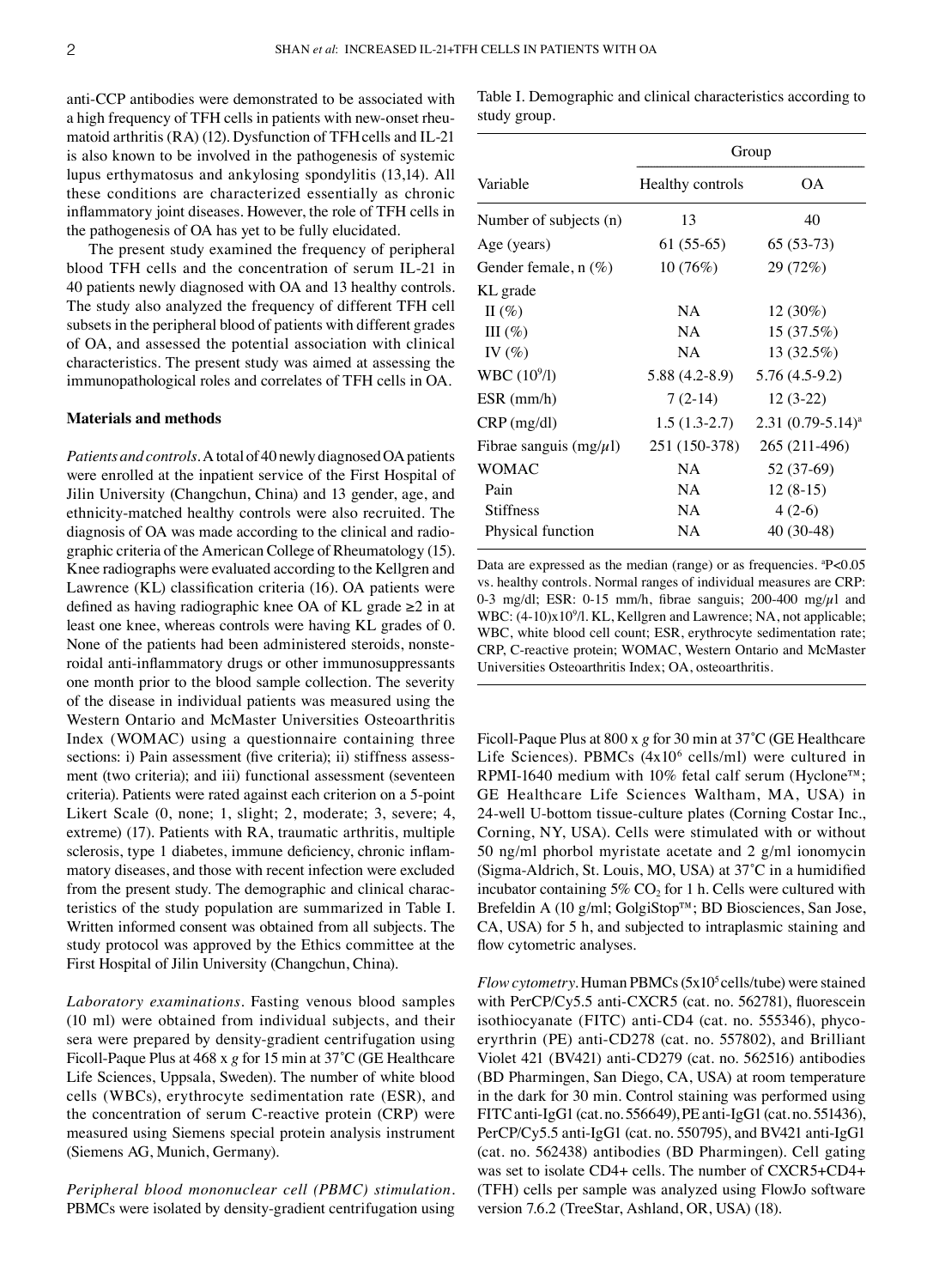

Figure 1. Flow cytometric analysis of the frequency of peripheral blood TFH cells. Peripheral blood mononuclear cells were isolated from individual patients and HC, and stained with anti-CD4 and anti-CXCR5 or isotype controls. Subsequently, the cells were gated on living CD4+ cells, and the percentage of CXCR5+CD4+ TFH cells in total CD4+ T cells was determined. (A) Flow cytometric analysis. (B) Quantitative analysis. Data are expressed as the mean values of individual subjects from two separate experiments and the horizontal lines indicate the median values. OA group, All OA patients (n=40); HC group, healthy controls group (n=13). TFH, follicular helper T; HC, healthy controls; OA, osteoarthritis; CXCR5, chemokine (C-X-C motif) receptor 5.

Stimulated PBMCs were harvested and stained simultaneously with PerCP/Cy5.5 anti‑CXCR5 and FITC anti‑CD4 antibodies at room temperature in the dark for 30 min; the antibodies were diluted with TF Diluent Buffer (1:100; cat. no. 51‑9008101; BD Pharmingen). Subsequently, cells were fixed, permeabilized, and stained with Alexa Fluor 647 anti‑IL‑21 antibody (BD Pharmingen). Percentages of IL‑21+TFH cells were determined by flow cytometric analysis.

*Cytometric bead array (CBA) analysis of serum cytokines.*  The concentrations of serum cytokines [IL-21, IL-4, IL-17A] and interferon- $\gamma$  (INF- $\gamma$ )] were determined using a CBA kit, according to the manufacturer's protocol (CBATM; BD Biosciences). Individual samples were quantified in duplicate on a fluorescence‑activated cell sorting (FACS) Calibur cytometer (BD Biosciences), and the data were acquired using the CellQuestPro software, and subsequently analyzed using the CBA software (BD Biosciences) (19).

*Statistical analysis.* Data are expressed as the median and range, or as individual values. Inter‑group differences were analyzed by the Mann‑Whitney U nonparametric test with IBM SPSS software, version 19.0 (IBM SPSS, Armonk, NY, USA). The association between variables was evaluated using the Pearson rank correlation test. P<0.05 was considered to indicate a statistically significant difference.

#### **Results**

*Patient characteristics.* The frequency of TFH cells in the blood samples obtained from 40 newly diagnosed OA patients and 13 HCs was assessed. No significant intergroup differences were observed in the distribution of TFH cells across age‑ and gender‑matched subgroups.

Significantly higher levels of CRP were observed in OA patients compared with those in the HCs, and considerable variability in WOMAC values was observed among OA patients (Table I).

*High frequency of peripheral blood TFH cells in patients with OA.* The frequency of peripheral blood CD4+ cells was assessed using flow cytometry (Fig. 1A). No significant inter-group differences were observed in the frequency of CD4+T cells (data not shown). Percentages of CXCR5+CD4+TFH cells in OA patients were significantly higher than those in the HC group (P<0.001, Fig. 1B).

*Altered expression of TFH cell subsets in OA patients.*  Flow cytometry was also performed for quantitation of subsets of TFH cells (Fig. 1A). Significantly higher percentages of PD‑1+CXCR5+CD4+, ICOS+CXCR5+CD4+ and IL‑21+CXCR5+CD4+ T cells were observed in OA patients compared with those in HCs (P<0.001, P<0.001, and P<0.001, respectively; Fig. 2B‑D). However, no significant difference was observed in the frequency of PD-1+ICOS+CXCR5+CD4+ T cells between the two groups (data not shown).

*Frequency of different subsets of TFH cell in different grades of OA.* To assess the potential association of different TFH cell subsets with progression of OA, TFH cell subsets were analyzed by different KL grades of OA and a higher frequency of TFH cells, and PD‑1+ TFH cells in stage III OA were compared with those in grade II patients  $(P=0.03$  and P=0.002, respectively; Fig. 3A and B). In addition, no significant difference was identified in expression of the TFH cells and PD‑1+ TFH cells between patients with advanced grade (III and IV) OA (P=0.07 and P=0.52, respectively; Fig. 3A and B). In addition, IL‑21+TFH cells were significantly higher in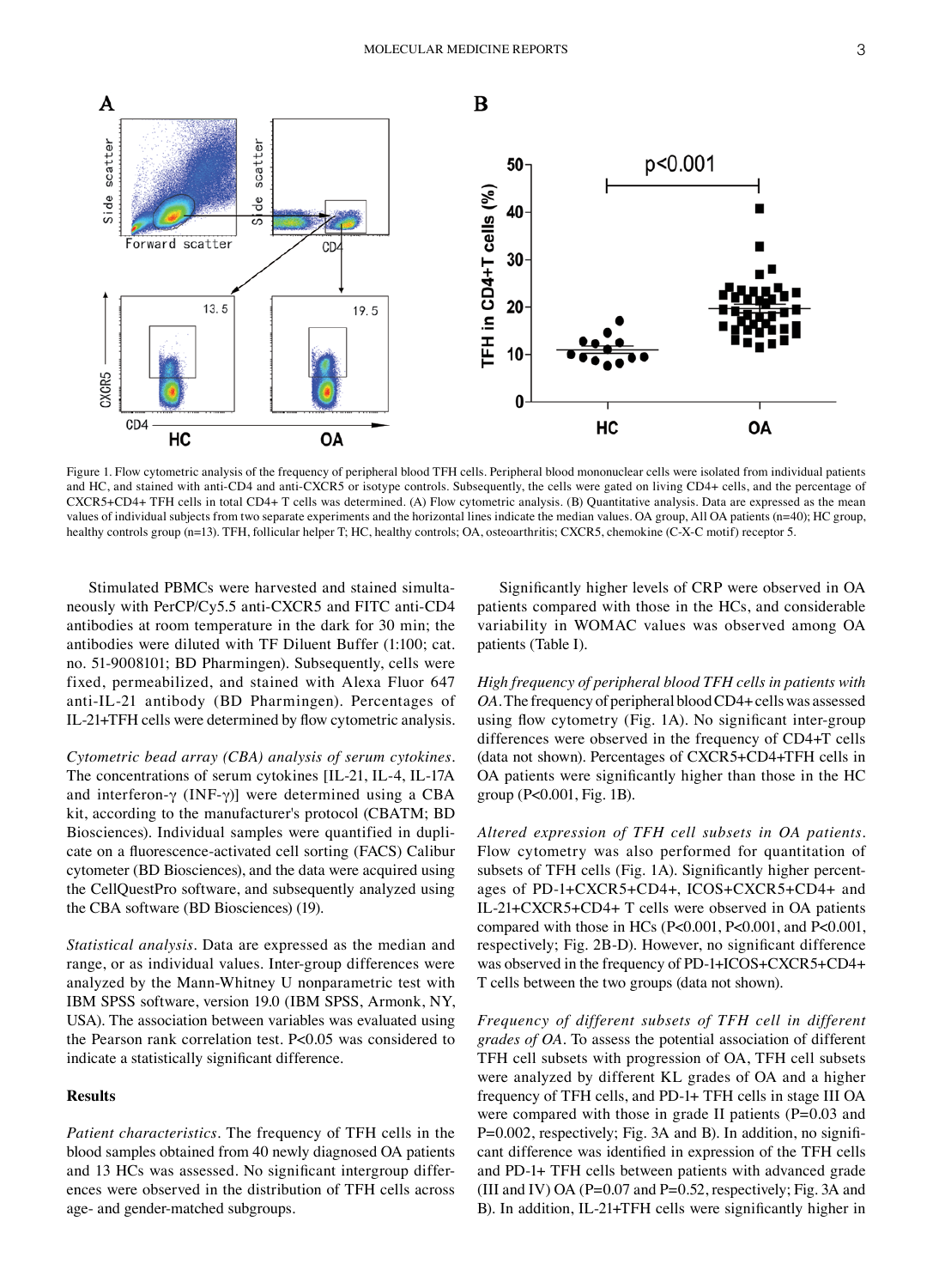

Figure 2. Flow cytometry for quantitation of subsets of TFH cells. Fluorescence-activated cell sorting analysis of the numbers of different subsets of TFH cells in individual subjects. Peripheral blood mononuclear cells were isolated from individual subjects and were stained in duplicate with anti-CD4, anti-CXCR5, anti-ICOS, anti-PD-1 and intracellular anti-IL-21 or isotype-matched IgG antibodies, respectively. The cells were characterized using flow cytometry with gating, initially on living lymphocytes, and then on CD4+CXCR5+TFH cells. Subsequently, the frequency of ICOS+, PD-1+ and IL-21+TFH in total TFH was analyzed, and a minimum of 30,000 events were analyzed for each sample. Data are expressed as the mean values of individual participants from two separate experiments. (A) Flow cytometry analysis. (B-D) The numbers of (B) CD4+CXCR5+PD-1+, (C) CD4+CXCR5+ICOS+ and (D) CD4+CXCR5+IL-21+TFH cells. The horizontal lines indicate the median values for each group. OA: All OA patients (n=40), HC: healthy control group (n=13). TFH, follicular helper T; IL‑21, interleukin‑21; OA, osteoarthritis; (ICOS)+, inducible costimulator; (PD‑1), programmed death 1; CXCR5, chemokine (C‑X‑C motif) receptor 5.

patients with stage IV disease compared with that in patients with stage III (P=0.005; Fig. 3C), in which the percentage of IL‑21+ TFH cells was also significantly higher compared with that in stage II disease (P=0.004; Fig. 3C). Furthermore, the frequency of ICOS+TFH cells associated with different grades of OA were significantly higher compared with that in HCs (P=0.01; Fig. 3D). However, no significant difference was observed in the frequency of ICOS+TFH cells between grades II and III, and between grades III and IV OA patients. (P=0.96 and P=0.32, respectively; Fig. 3D).

*Variability in serum inflammatory cytokine levels in OA.*  Serum levels of the inflammatory cytokines, IL‑21, IL‑4, IL-17A, and IFN- $\gamma$  were measured by CBA (Fig. 4). No significant differences in the levels of serum IL‑4 were observed between OA patients and HCs (P=0.07, Fig. 4A). Furthermore, the concentrations of serum IL‑21 (P<0.001; Fig. 4B), IFN‑γ (P<0.001; Fig. 4C) and IL‑17A (P<0.001; Fig. 4D) in OA patients were significantly higher than that in the HCs. Thus, increased levels of serum IL‑21, IL‑17A, and IFN‑γ may serve a crucial role in the development of OA.

*Correlation of peripheral blood IL‑21+TFH cells with CRP level and disease severity.* The potential association of the frequency of TFH cell subsets with clinical parameters and disease severity in OA patients was assessed using Pearson's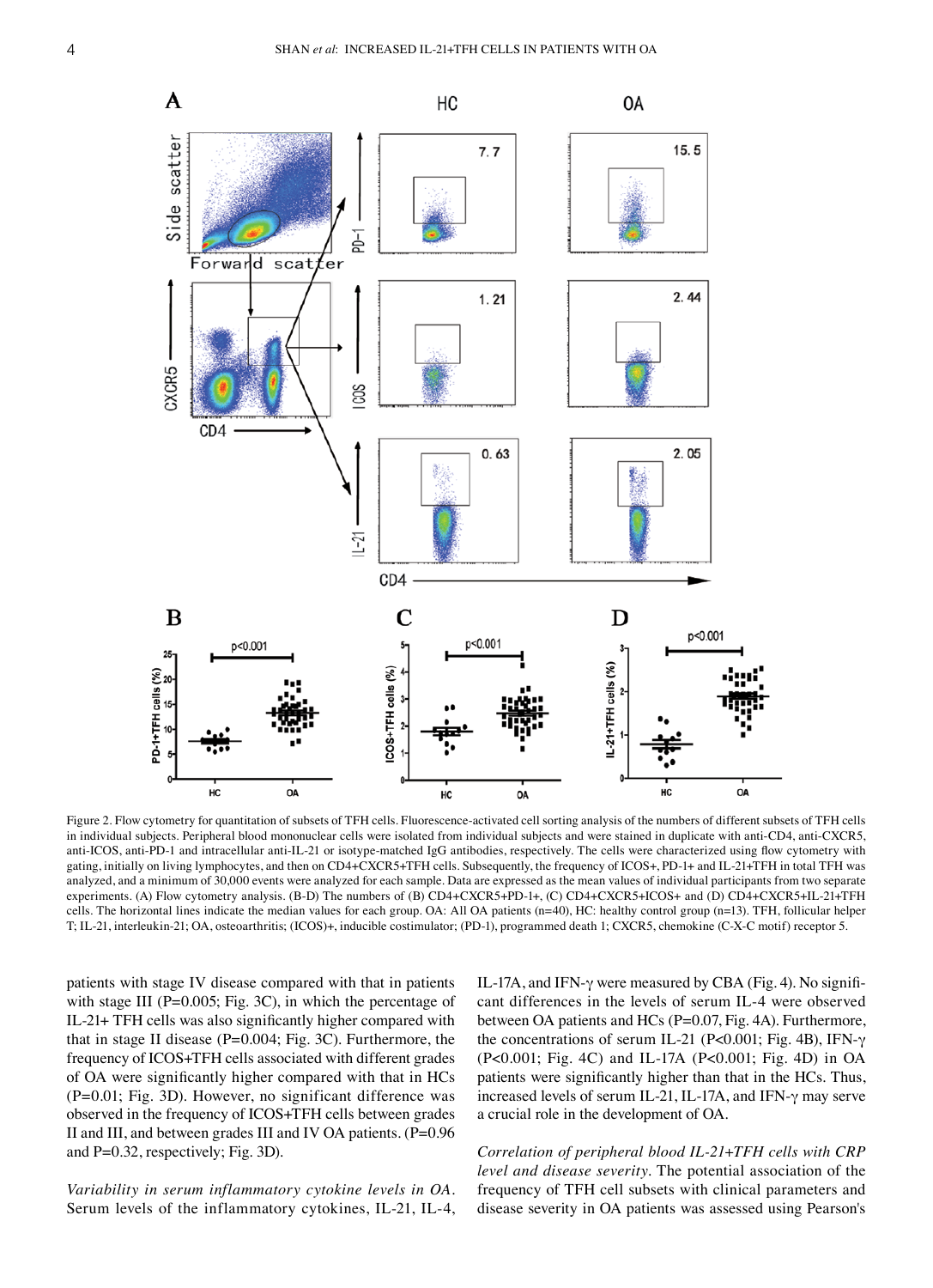

Figure 3. Quantification of peripheral blood TFH cell subsets disaggregated by OA clinical grade. The frequency of CD4+CXCR5+, PD-1+CD4+CXCR5+ IL‑21+CD4+CXCR5+TFH and ICOS+CD4+CXCR5+ cells for stages II‑IV of OA was analyzed. Knee radiographs were evaluated according to the KL clas‑ sification criteria. Data are expressed as the mean values of individual participants from two separate experiments. (A-D) The frequency of (A) CD4+CXCR5+, (B) PD‑1+CD4+CXCR5+, (C) IL‑21+CD4+CXCR5+TFH and (D) ICOS+CD4+CXCR5+ cells in stage II‑IV of OA. The horizontal lines indicate the median values for each group. OA patients with stage II (n=12), OA patients with stage III (n=15), OA patients with stage IV (n=13), and HC: healthy control group (n=13). OA, osteoarthritis; KL, Kellgren and Lawrence; IL‑21, interleukin‑21; PD‑1, programmed death 1; TFH, follicular helper T.

correlation analysis. The percentage of IL‑21+TFH cells correlated with CRP levels in OA patients (R=0.47, P=0.002; Fig. 5A); however, no significant correlation between TFH cells and the other clinical parameters was observed. The frequency of peripheral blood IL-21+TFH cells also demonstrated a positive correlation with WOMAC of OA patients (R=0.61, P<0.001; Fig. 5B). IL‑21+TFH cells may be involved in the inflammatory state of OA, as they correlated with the symptoms and functionality score of OA patients.

### **Discussion**

Although the pathophysiology of OA is poorly understood, immunological factors are widely acknowledged as serving an important role in the pathogenesis of OA. In the present study, the frequency of different subsets of circulating TFH cells was examined, and their association with the clinical characteristics of OA patients was evaluated. A significantly higher frequency of peripheral blood CXCR5+CD4+TFH cells was identified in patients with OA compared with that in HC. Previous studies have implicated CD4+T cells and B cells in the pathogenesis of OA (5‑7). An imbalance of the immune response is known to be involved in the development of OA. TFH cells serve an important role in B cell differentiation, antibody production, and humoral immunity (8). Based on the findings of the present study, TFH cells appear to contribute to the development of an inflammatory environment that is characteristic of OA.

ICOS and PD‑1 molecules are known to be expressed on the TFH cell surface (10,11). Furthermore, ICOS+TFH cells are known to have a positive regulatory effect on humoral responses, whereas PD-1+TFH cells serve as negative regulators of TFH cell activity (20,21). The frequency of the different subsets of circulating TFH cells was analyzed, and significantly higher percentages of ICOS+CXCR5+CD4+, PD‑1+CXCR5+CD4+ and IL‑21+CXCR5+CD4+T cells were identified in OA patients compared with those in HCs. However, no significant difference in the number of PD‑1+ICOS+CXCR5+CD4+T cells was observed between the two study groups (data not shown). These findings appear to implicate activated TFH cell subsets in the development of OA. The increased frequencies of both PD‑1+ and ICOS+TFH cells in the OA patients appear to be paradoxical, as these molecules have counter‑regulatory effects on TFH cells. ICOS‑mediated co‑stimulation is crucial for TFH cell differentiation. PD-1+TFH cells may serve as negative regulators for the number and functionality of TFH cells, and to minimize collateral damage effected by the immune response. Notably, a similar phenomenon is also known to be associated with RA (22).

OA is characterized by cartilage and disc degeneration, and osteophyte formation at the joints (2). The morbid state in OA patients can be approximately categorized into different grades based on radiographic results according to the KL classification criteria (16). To characterize the altered dynamics of TFH cells in different grades of OA, the association of different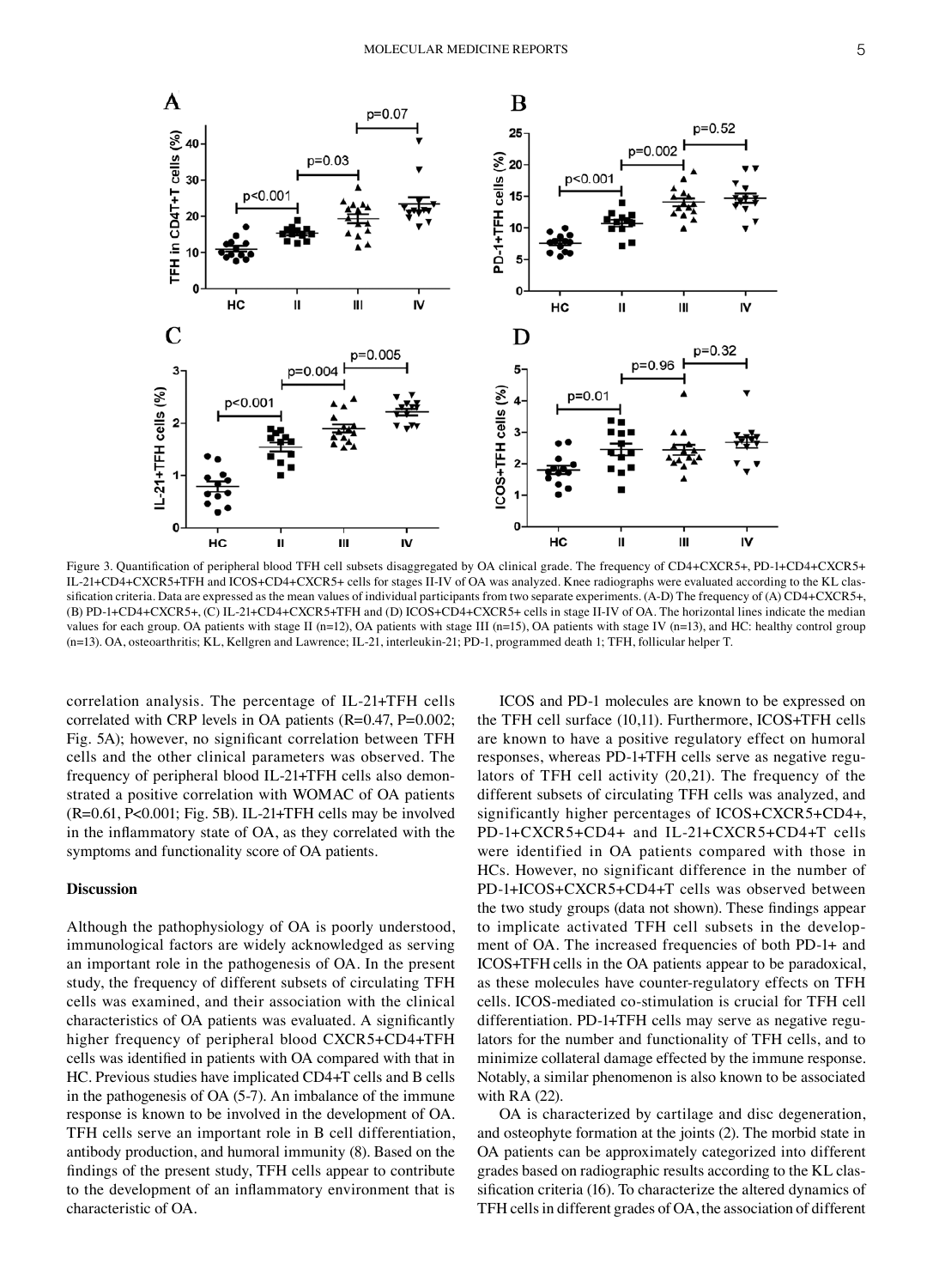

Figure 4. Analysis of serum cytokines. The concentrations of serum IL‑21, IL‑4, IFN‑γ, and IL‑17A in the HC and OA patients were determined by CBA. Data are expressed as the mean levels of serum (A) IL‑4, (B) IL‑21, (C) IFN‑γ, and (D) IL‑17A in the HC and OA patients. HC, healthy controls (n=13); OA, Osteoarthritis (n=40). IL‑21, interleukin‑21; HC, healthy controls; OA, osteoarthritis; CBA, cytometric bead array; IFN‑γ, interferon‑γ.



Figure 5. Correlation of IL-21+TFH cells with CRP levels, and correlation of IL-21+TFH cells with disease severity in OA. (A) Percentages of peripheral blood IL‑21+TFH cells positively correlated with CRP, and (B) the frequency of peripheral blood IL‑21+TFH cells positively correlated with WOMAC in OA patients. IL-21, interleukin-21; TFH, follicular helper T; CRP, C-reactive protein; OA, osteoarthritis; WOMAC, Western Ontario and McMaster Universities Osteoarthritis Index.

subsets of TFH cells with the clinical grade of OA was studied. The stage III‑IV OA patients were identified to have higher frequencies of TFH cells and PD‑1+TFH cells compared with those in stage II patients, whereas no significant differences with respect to TFH cells and PD-1+TFH cells between stage III and IV patients were identified. Furthermore, no significant differences in the expression of ICOS+TFH cells were observed between stage II, III and IV OA patients. Thus, it is possible that the high frequency of TFH cells may be a result of positive regulation mediated through ICOS in early‑stage OA, and the increased population of PD‑1+TFH cells in the later stages may limit the TFH cell frequency as a negative regulator. Notably, a sustained increase in the numbers of IL‑21+TFH cells was observed during disease progression, with high levels detected in the advanced stages of OA. Similarly, an increase in IL‑21 levels was also observed in OA patients. Previous studies have reported elevated IL‑21 levels and transcription product in the synovial fluid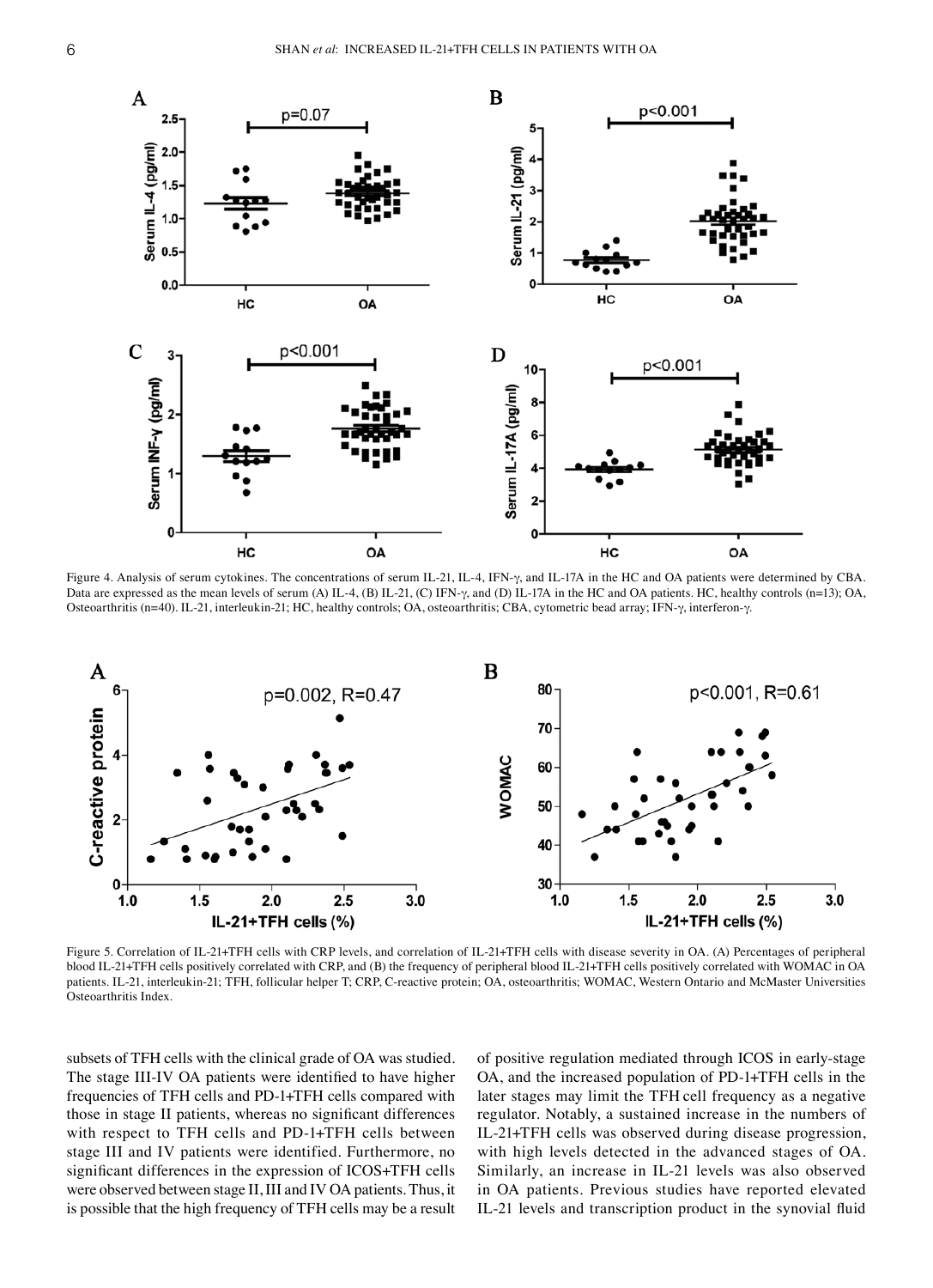of both early‑ and advanced‑stage knee OA (23,24). Thus, IL‑21+TFH cells appear to have an important role to serve in the progression of OA. The present study also identified higher levels of INF‑γ and IL‑17 in OA patients. These results are consistent with those of previous studies, which indicated that OA was a T‑helper cell 1 (Th1)‑mediated form of arthritis (25). Yamada *et al* (25) and Lùrati *et al* (26) reported elevated levels of Th17 cells in OA patients, which further illustrated OA as a disease marked by an imbalance in the immune response towards a pro‑inflammatory state.

Immunological factors serve an important role in OA pathogenesis (4‑7). TFH cells are crucial regulators of B cells, and IL‑21 stimulates T and B cell proliferation (8,10). IL‑21 can increase the number of differentiated osteoclasts and induce bone marrow cells to differentiate into mature osteoclasts via upregulation of receptor activator of nuclear factor- $\kappa$ B ligand (RANKL) expression (27). To study the association between TFH cells and OA, the correlation between different TFH cell subsets and WOMAC was analyzed. A positive correlation between the frequency of IL‑21+TFH cells and WOMAC was observed in OA patients. Furthermore, a positive correlation was observed between IL‑21+TFH cells and the CRP level, which is an inflam‑ matory marker of OA patients. Based on these findings, IL‑21+TFH cells appear to be involved in the inflammatory state of OA, and IL-21+TFH cells correlate with the symptoms and functionality score of OA patients, and therefore may serve as markers of OA disease activity.

The small sample size is a limitation of the present study, as is the lack of evaluation of the functional aspects of TFH cells. Therefore, further studies with larger sample sizes are required to elucidate the pathogenic mechanism of TFH cells.

In conclusion, a high frequency of CXCR5+CD4+TFH cells was observed in patients with OA, as compared with that in the HCs. Furthermore, a correlation between IL‑21+TFH cells and CRP levels was observed. The findings of the current study indicate an association between IL‑21+TFH cells and disease activity. IL‑21+TFH levels may prove to be a useful marker of disease activity in OA patients. However, the exact mechanism of OA pathogenesis mediated by IL‑21+TFH cells remains to be elucidated. In addition, further studies are required to determine whether IL21+TFH cells and IL‑21 could be novel therapeutic targets for OA.

#### **Acknowledgements**

This study was supported by grants received from the National Natural Science Foundation of China (grant nos. 30972610 and 81273240), Jilin Province Science and Technology Agency (grant no. 20110716), the Health Department Research Projects in Jilin Province (grant no. 2009Z054) and the Norman Bethune Program of Jilin University (grant no. 2012206).

#### **References**

- 1. Woolf AD and Pfleger B: Burden of major musculoskeletal conditions. Bull World Health Organ 81: 646‑656, 2003.
- 2. Guccione AA, Felson DT, Anderson JJ, Anthony JM, Zhang Y, Wilson PW, Kelly‑Hayes M, Wolf PA, Kreger BE and Kannel WB: The effects of specific medical conditions on the functional limitations of elders in the Framingham study. Am J Public Health 84: 351‑358, 1994.
- 3. Sharma L and Kapoor D: Epidemiology of Osteoarthritis. Osteoarthritis: Diagnosis and Medical/Surgical Management. 4th edition. Lippincott Williams & Wilkins, Philadelphia, PA, 2007.
- 4. Sowers M: Epidemiology of risk factors for osteoarthritis: Systemic factors. Curr Opin Rheumatol 13: 447‑451, 2001.
- 5. Shen PC, Wu CL, Jou IM, Lee CH, Juan HY, Lee PJ, Chen SH and Hsieh JL: T helper cells promote disease progression of osteoarthritis by inducing macrophage inflammatory protein‑1γ. Osteoarthritis Cartilage 19: 728‑736, 2011.
- 6. Da RR, Qin Y, Baeten D and Zhang Y: B cell clonal expan‑ sion and somatic hypermutation of Ig variable heavy chain genes in the synovial membrane of patients with osteoarthritis. Immunol 178: 557-565, 2007.
- 7. Du H, Masuko‑Hongo K, Nakamura H, Xiang Y, Bao CD, Wang XD, Chen SL, Nishioka K and Kato T: The prevalence of autoantibodies against cartilage intermediate layer protein, YKL‑39, osteopontin and cyclic citrullinated peptide in patients with early-stage knee osteoarthritis: Evidence of a variety of autoimmune processes. Rheumatol Int 26: 35‑41, 2004.
- 8. Yusuf I, Kageyama R, Monticelli L, Johnston RJ, Ditoro D, Hansen K, Barnett B and Crotty S: Germinal center T follicular helper cell IL-4 production is dependent on signaling lymphocytic activation molecule receptor (CD150). J Immunol 185: 190‑202, 2010.
- 9. Morita R, Schmitt N, Bentebibel SE, Ranganathan R, Bourdery L, Zurawski G, Foucat E, Dullaers M, Oh S, Sabzghabaei N, *et al*: Human blood CXCR5(+)CD4(+) T cells are counterparts of T follicular cells and contain specific subsets that differentially support antibody secretion. Immunity 34: 108‑121, 2011.
- 10. Nurieva RI, Chung Y, Hwang D, Yang XO, Kang HS, Ma L, Wang YH, Watowich SS, Jetten AM, Tian Q and Dong C: Generation of T follicular helper cells is mediated by interleukin‑21 but independent of T helper 1, 2, or 17 cell lineages. J Immunity 29: 138‑149, 2008.
- 11. Kerfoot SM, Yaari G, Patel JR, Johnson KL, Gonzalez DG, Kleinstein SH and Haberman AM: Germinal center B cell and T follicular helper cell development initiates in the interfollicular zone. J Immunity 34: 947‑960, 2011.
- 12. Ma J, Zhu C, Ma B, Tian J, Baidoo SE, Mao C, Wu W, Chen J, Tong J, Yang M, et al: Increased frequency of circulating follicular helper  $\overline{T}$  cells in patientswith rheumatoid arthritis. Clin Dev Immunol 2012: 827480, 2012.
- 13. Simpson N, Gatenby PA, Wilson A, Malik S, Fulcher DA, Tangye SG, Manku H, Vyse TJ, Roncador G, Huttley GA, *et al*: Expansion of circulating T cells resembling follicular helper T cells is a fixed phenotype that identifies a subset of severe systemic lupus erythematosus. Arthritis Rheum 62: 234‑244, 2010.
- 14. Xiao F, Zhang HY, Liu YJ, Zhao D, Shan YX and Jiang YF: Higher frequency of peripheral blood interleukin 21 positive follicular helper T cells in patients with ankylosing spondylitis. J Rheumatol 40: 2029‑2037, 2013.
- 15. Altman R, Asch E, Bloch D, Bole G, Borenstein D, Brandt K, Christy W, Cooke TD, Greenwald R, Hochberg M, *et al*: Development of criteria for the classification and reporting of osteoarthritis. Classification of osteoarthritis of the knee. Diagnostic and therapeutic criteria committee of the American rheumatism Association. Arthritis Rheum 29: 1039‑1049, 1986.
- 16. Kellgren JH and Lawrence JS: Radiological assessment of osteo‑arthrosis. Ann Rheum Dis 16: 494‑502, 1957.
- 17. Bellamy N, Buchanan WW, Goldsmith CH, Campbell J and StittLW: Validation study of WOMAC: A health status instrument for measuring clinically important patient relevant outcomes to antirheumatic drug therapy in patients with osteoarthritis of the hip or knee. J Rheumatol 15: 1833-1840, 1988.
- 18. Jiang Y, Ma Z, Xin G, Yan H, Li W, Xu H, Hao C, Niu J and Zhao P: Th1 and Th2 immune response in chronic hepatitis B patients during a long‑term treatment with adefovir dipivoxil. Mediators Inflamm 2010: 143026, 2010.
- 19. Morgan E, Varro R, Sepulveda H, Ember JA, Apgar J, Wilson J, Lowe L, Chen R, Shivraj L, Agadir A, *et al*: Cytometric bead array: A multiplexed assay platform with applications in various
- 20. Deenick EK and Ma CS: The regulation and role of T follicular helper cells in immunity. J Immunology 134: 361-367, 2011.
- 21. Rasmussen TK, Andersen T, Hvid M, Hetland ML, Hørslev‑Petersen K, Stengaard‑Pedersen K, Holm CK and Deleuran B: Increased interleukin 21 (IL‑21) and IL‑23 are associated with increased disease activity and with radiographic status in patients with early rheumatoid arthritis. J Rheumatol 37: 2014‑2020, 2010.